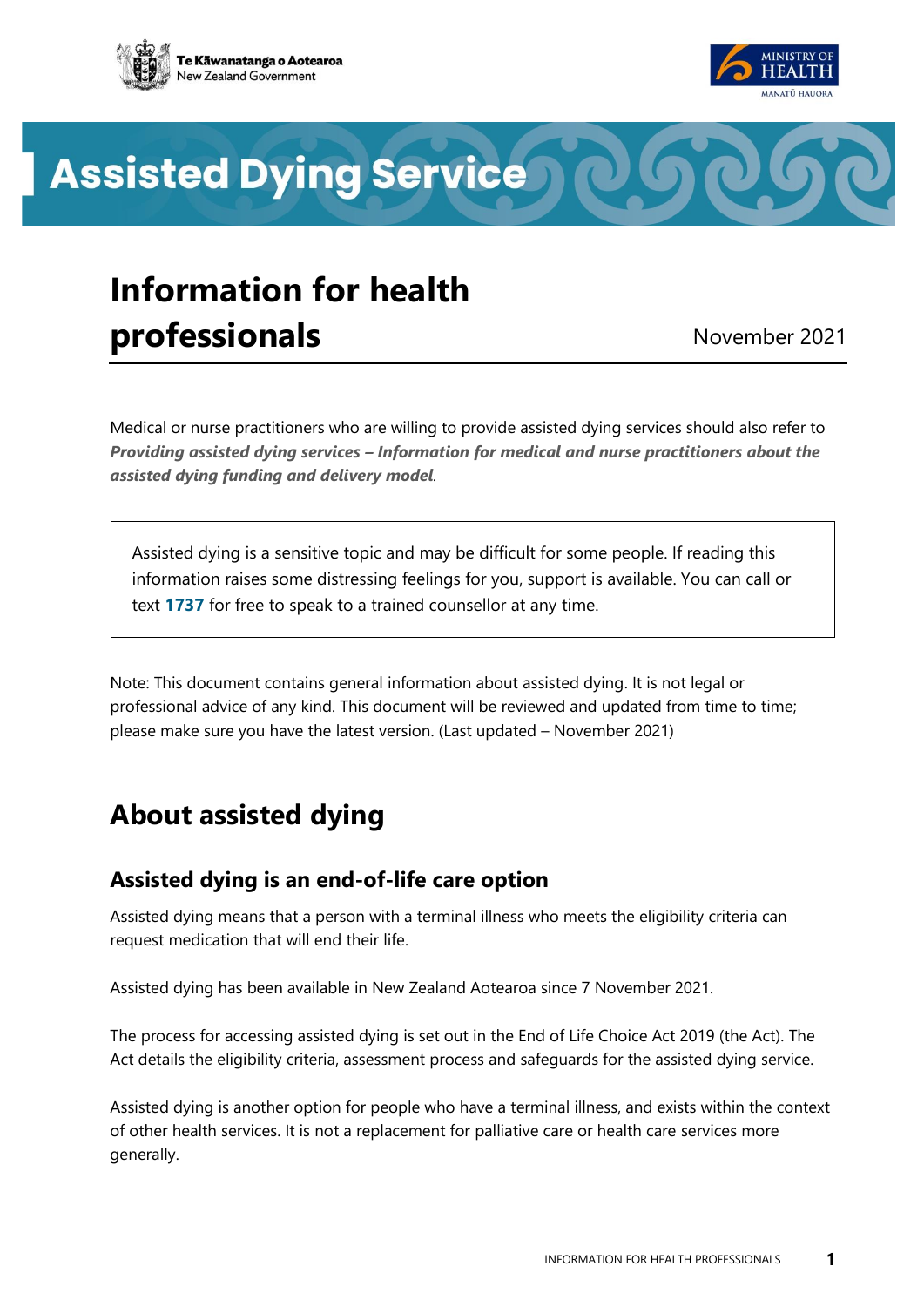The Ministry of Health is responsible for overseeing and funding the assisted dying service. This includes monitoring the service and improving it over time.

#### **Secretariat and Registrar (Assisted Dying)**

An assisted dying secretariat at the Ministry will support the service. This secretariat will provide advisory and clinical support and oversight.

The Registrar (Assisted Dying) is part of the secretariat. They are a senior doctor, and they will check that the processes required in the Act have been complied with for each eligible person. There are also two clinical advisors in the secretariat. They are senior registered nurses who will provide information and support to the person and their whānau, and the involved health professionals, throughout the process.

#### **The SCENZ Group**

The secretariat will also support the Support and Consultation for End of Life in New Zealand (SCENZ) Group, which is a statutory body for the assisted dying service. The SCENZ Group is responsible for maintaining lists of medical practitioners, nurse practitioners and psychiatrists who provide assisted dying services. The secretariat will help identify appropriate practitioners to undertake assessments from the lists held by the SCENZ Group.

You can find more information about the SCENZ Group, including how to register, on the **[Ministry](https://www.health.govt.nz/node/14638)  [of Health](https://www.health.govt.nz/node/14638)'s website**.

## **Eligibility for assisted dying**

## **Assisted dying must be the person's choice**

A person's decision to have an assisted death must be a free and informed choice. Whānau, caregivers, health professionals or holders of enduring power of attorney cannot make this decision on a person's behalf.

A person must not be pressured into choosing assisted dying. If pressure is suspected, the process must stop.

The attending medical practitioner must speak to other health professionals who are in regular contact with the person, and the person's whānau (with consent), to help ensure that a person's decision is free from pressure.

As a further safeguard, health professionals are not allowed to suggest assisted dying to the person. The person must raise it with the health professional first.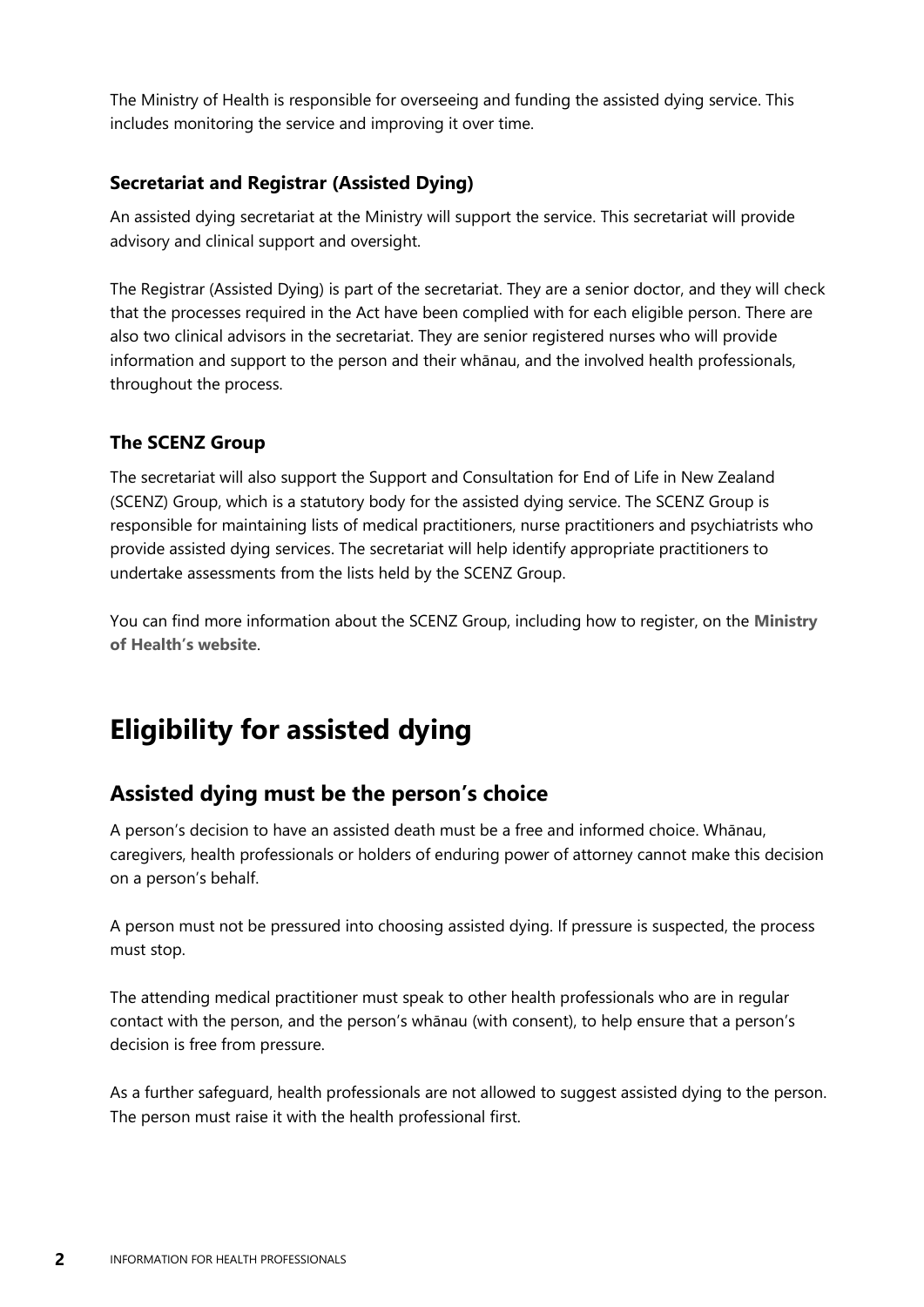## **A person must meet strict criteria to be eligible for assisted dying**

The Act gives a person the option to request assisted dying. However, they must go through a formal assessment process and meet strict, specific criteria to be eligible. Not everyone with a terminal illness will be eligible for assisted dying.

A person cannot receive assisted dying solely because they are suffering from a mental disorder or mental illness, have a disability or are of advanced age.

To be eligible, a person must meet all of the following criteria:

- aged 18 years or over
- a citizen or permanent resident of New Zealand
- suffering from a terminal illness that is likely to end their life within six months
- in an advanced state of irreversible decline in physical capability
- experiencing unbearable suffering that cannot be relieved in a manner that the person considers tolerable
- competent to make an informed decision about assisted dying.

### **Being competent to make an informed decision**

Under the Act, a person is not assumed to be competent when accessing assisted dying services. They must be assessed and found able to make an informed choice about assisted dying. This means that the person is able to understand, retain, use, and weigh relevant information about assisted dying, and can communicate their decision in some way.

The person must be considered competent throughout the assessment process and must also be competent at the time of the assisted death. This means if the person is found eligible for assisted dying but then loses competency, they cannot have an assisted death.

Advance directives cannot be used for assisted dying in New Zealand Aotearoa. An advance directive is a statement setting out what treatment the person wants, or does not want, to receive in the future.

## **The assisted dying process**

### **The process for accessing assisted dying is set out in the Act**

In summary, the process is as follows:

- A person wanting to access assisted dying raises it with their doctor, or someone in their health care team.
- The person makes a formal request for assisted dying to an attending medical practitioner.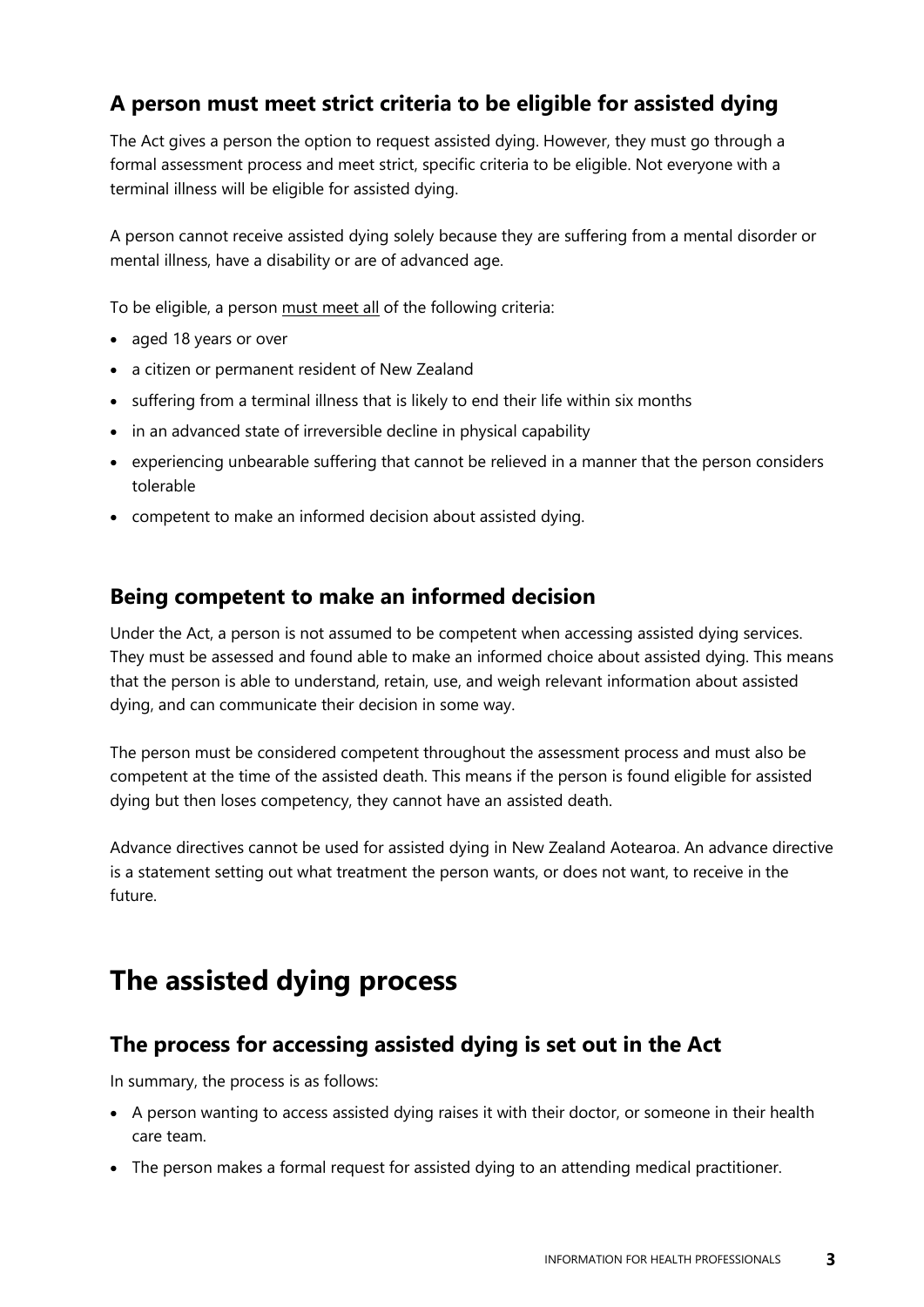- The attending medical practitioner assesses whether the person is eligible.
- A second, independent medical practitioner assesses whether the person is eligible.
- If required, a psychiatrist assesses whether the person is competent to make an informed decision.
- Planning for the assisted death begins, including choosing a date and time and the method for the administering the medication.
- The Registrar must check that the correct process has been followed.
- The attending medical practitioner or a nurse practitioner (under the instruction of the attending medical practitioner) administers or helps the person self-administer the medication.

Each step of this process may involve multiple conversations and appointments. The practitioners involved will be able to travel to a person to provide services in their home.

### **The process can stop at any time**

#### **If a person changes their mind**

If a person changes their mind about choosing assisted dying, they can stop the process at any time until the point that the medication is administered. The attending medical practitioner must explain this to the person as part of the assessment process.

Before the medication is administered, the attending medical or nurse practitioner will ask the person if they choose to receive the medication. The person can choose to take the medication then, delay taking the medication to a later date (within six months of the date originally chosen), or cancel their request for assisted dying.

If a person in your care is accessing assisted dying and tells you they have changed their mind, you can notify their attending medical practitioner, or the assisted dying secretariat at the Ministry of Health. The secretariat can be contacted by phone on 0800 223 852 or by email at **[AssistedDying@health.govt.nz](mailto:AssistedDying@health.govt.nz)**.

#### **If a person is no longer eligible**

If during any stage of the process it is decided that the person is not eligible, the attending medical or nurse practitioner must stop the process and explain the reason. This may happen after the assessment process has been completed if the person's situation changes. For example, if a person loses competence to make an informed decision about assisted dying.

#### **If a person is being pressured**

The process must stop if it is suspected that a person is being pressured to choose assisted dying. If you have concerns that someone you are caring for is being pressured into choosing assisted dying, you can notify their attending medical practitioner, or the assisted dying secretariat at the Ministry of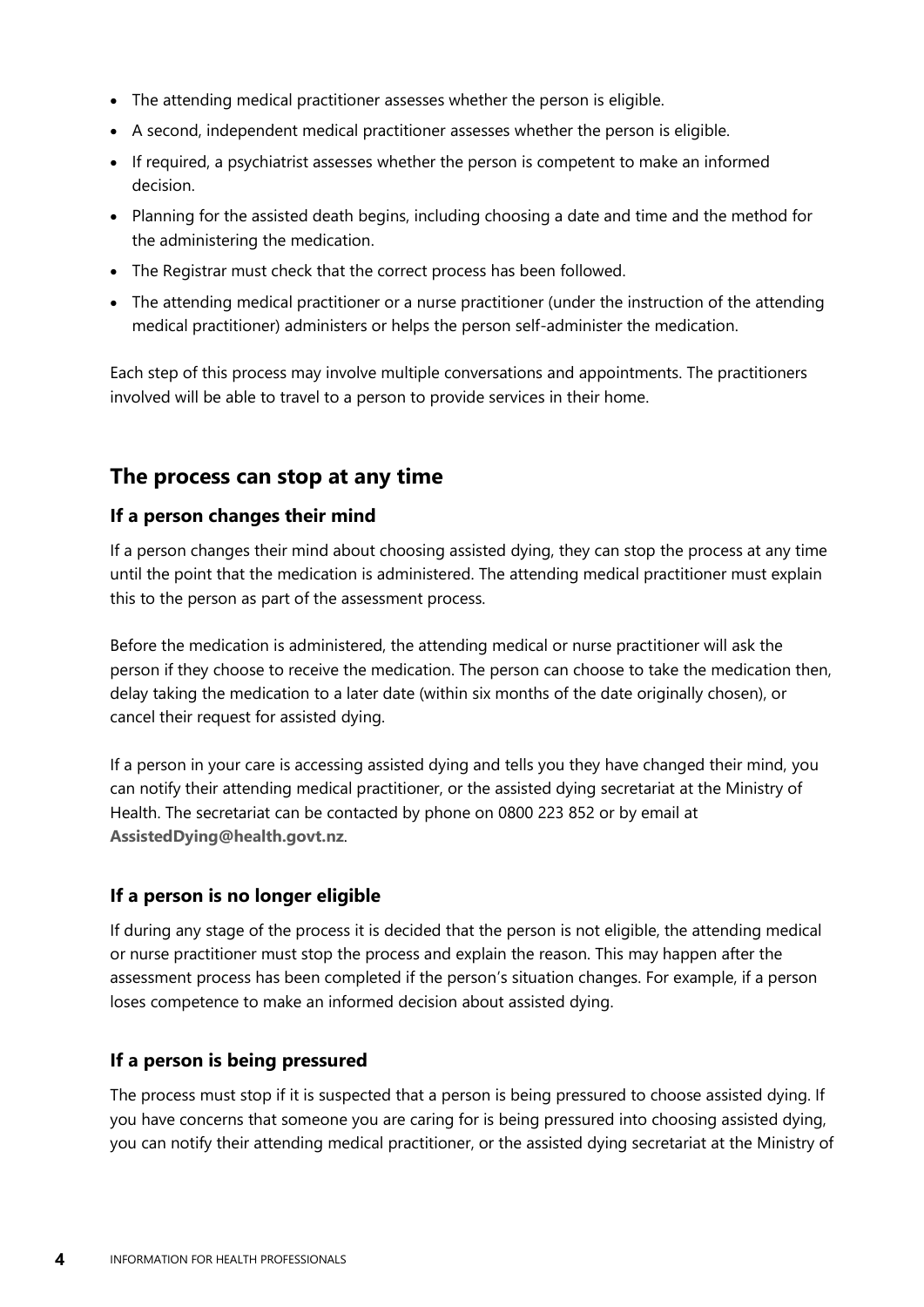Health. The secretariat can be contacted by phone on 0800 223 852 or by email at **[AssistedDying@health.govt.nz](mailto:AssistedDying@health.govt.nz)**.

Your employer may also have certain policies around coercion you need to follow.

## **Responding when a person raises assisted dying**

The Act is clear that health professionals are not able to suggest assisted dying as an option or initiate discussion about assisted dying with a person. The person needs to raise it first.

It is important to think about how you may respond if assisted dying is raised with you. This includes how you can respond appropriately, regardless of your personal views.

### **Using the conversation guide**

The Ministry has created **[a conversation guide](https://www.health.govt.nz/node/14648)** that can help support you to respond appropriately and respectfully when a person raises assisted dying. This guide is to support an initial conversation, in which you:

- acknowledge the request
- explore the person's understanding of the Act, and their current and likely future health
- understand what has led the person to ask about assisted dying, including what their priorities are and what they are worried about
- explain the first steps in the process
- make a plan and ensure continuity of care.

The conversation guide is not designed to be used as part of the formal assessment process.

A handbook and e-learning module support and accompany the guide. The handbook also includes guidance on other communication strategies and approaches, such as responding if whānau raise assisted dying, or managing strong emotions in these conversations. Read the handbook and complete the e-learning module before using the conversation guide.

You can find the conversation guide, handbook and e-learning module in **[LearnOnline](https://learnonline.health.nz/course/view.php?id=495)**.

### **Obligations for medical practitioners**

Medical practitioners have an obligation under the Act to provide assisted dying services to a person in their care who requests this, unless the medical practitioner:

- has a conscientious objection, or
- lacks the skills or experience to do so.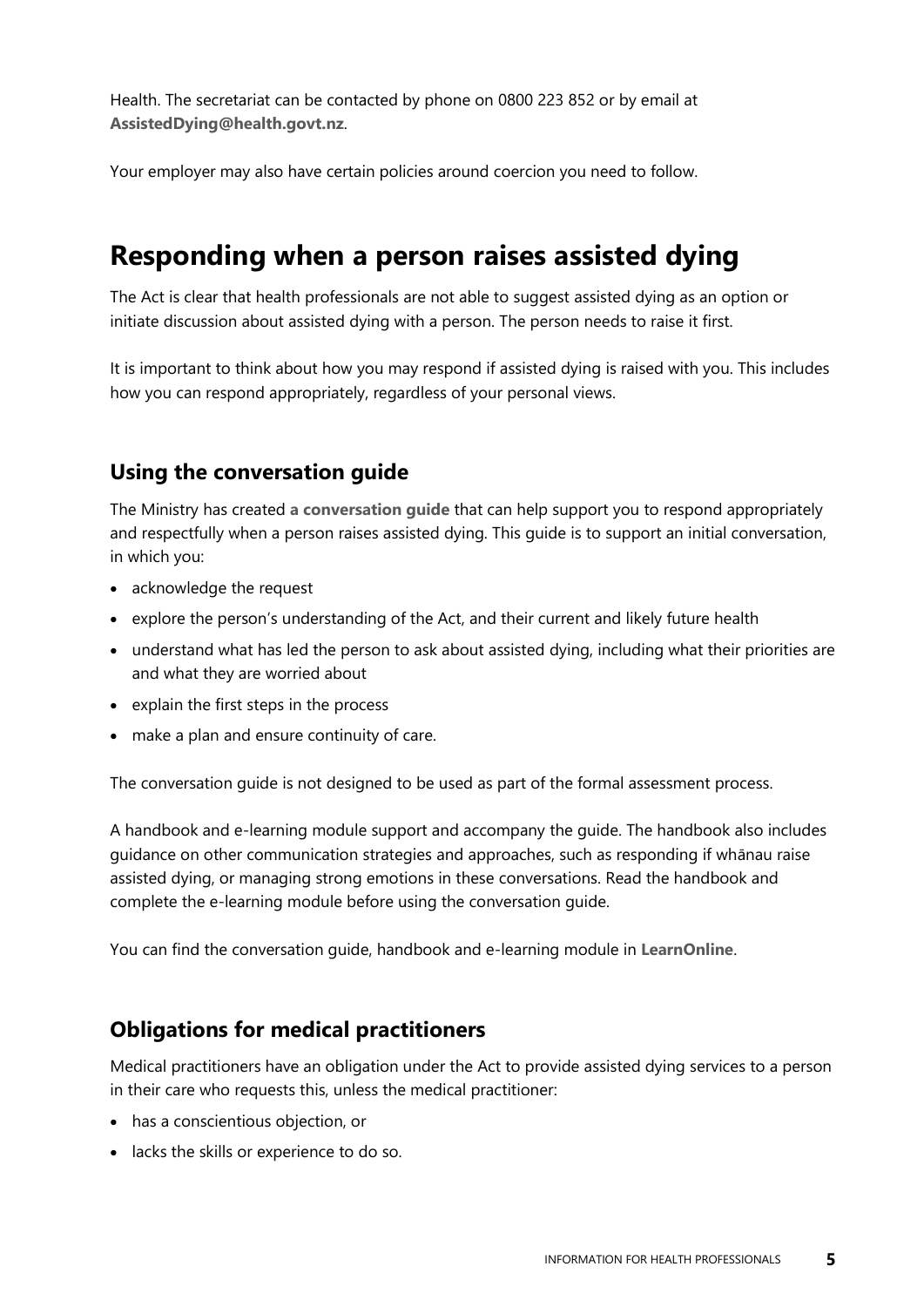Medical practitioners should consider their willingness and ability to provide the full service before they start the processes required by the Act.

If you have a conscientious objection and are asked by a person in your care about assisted dying, you have certain responsibilities under the Act. You must:

- inform the person of their objection, and
- tell the person that they have the right to ask the SCENZ Group for the name and contact details of a medical practitioner who is willing to participate in assisted dying.

If you do not provide assisted dying because you do not have the right skills or experience, you are responsible for ensuring that the person can access this care. You must connect the person to a medical practitioner who is willing to provide the service, either through a referral or telling them about the SCENZ Group.

A person can contact the SCENZ Group via the Ministry of Health by phone on 0800 223 852 or by email at **[AssistedDying@health.govt.nz](mailto:ssistedDying@health.govt.nz)**. A person will be given a clinical advisor to help them, who will work with the SCENZ Group to find them an attending medical practitioner.

If you do not provide assisted dying services, you must ensure that the person continues to receive continuity of care for their other health needs. When doing so, you should consider Standards for your profession and the **[Code of Health and Disability Services Consumers](https://www.hdc.org.nz/your-rights/about-the-code/code-of-health-and-disability-services-consumers-rights/)' Rights**.

If you feel comfortable doing so, you may also provide support to the person as they go through the assisted dying process. This could include conversations about assisted dying with the person and their whānau as part of their regular consultations. However, if you are not acting as the attending medical practitioner you will not receive funding for this as it is considered part of the person's general care.

You can read more information about the care pathway for medical practitioners not providing assisted dying services in *[Assisted dying care pathways for health practitioners](https://www.health.govt.nz/node/14648) - Supporting [information guide](https://www.health.govt.nz/node/14648)*.

## **Obligations for other health professionals**

Only medical practitioners can formally accept a person's request for assisted dying and start the assessment process as outlined in the Act. Other health professionals may play a role in supporting a person through the process, or in the case of nurse practitioners, in administering the medication.

If you are a health professional, you need to be prepared to respond appropriately in case a person raises assisted dying with you.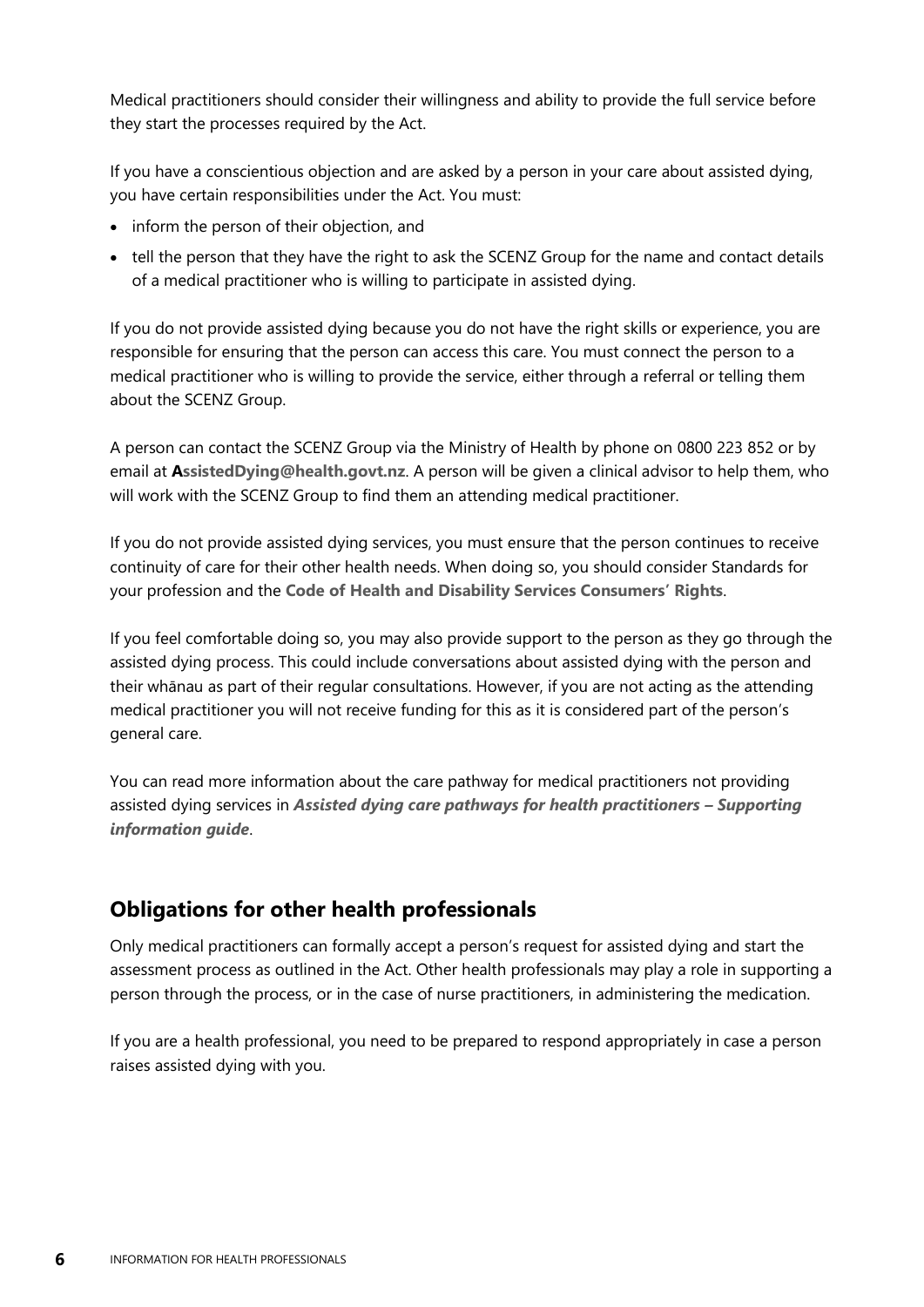You may conscientiously object to helping a person access assisted dying. However, you must understand and meet your legal and professional obligations by ensuring the person's continuity of care is maintained and not inhibiting access to lawful medical treatment. When doing so, you should consider Standards for your profession and the **[Code of Health and Disability Services](https://www.hdc.org.nz/your-rights/about-the-code/code-of-health-and-disability-services-consumers-rights/)  [Consumers](https://www.hdc.org.nz/your-rights/about-the-code/code-of-health-and-disability-services-consumers-rights/)' Rights**.

Only medical practitioners are legally obliged to disclose their conscientious objection, but you may choose to share this with the person.

You are encouraged to support a person to access assisted dying services by connecting them to an appropriate medical practitioner. This may be through a referral, or telling them about the SCENZ Group.

A person can contact the SCENZ Group via the Ministry of Health by phone on 0800 223 852 or by email at **[AssistedDying@health.govt.nz](mailto:ssistedDying@health.govt.nz)**. A person will be given a clinical advisor to help them, who will work with the SCENZ Group to find them an attending medical practitioner.

You can find more information in *[Assisted dying care pathways for health practitioners](https://www.health.govt.nz/node/14648) – [Supporting information guide](https://www.health.govt.nz/node/14648)*.

## **Being involved in assisted dying services**

You can choose to be involved in providing or supporting assisted dying services. You can also choose not to be involved. Your involvement may depend on your willingness, your role and scope of practice, and your experience or skills. The roles in the Act, and some other ways you may be involved, are outlined below.

Even if you choose not to be involved, you may be asked to provide information to support the assessment process if a person in your care wants to access assisted dying. This may include providing medical notes or having conversations with practitioners who are completing the assessments. The Code of Health and Disability Consumer's Rights states that every consumer has the right to cooperation among providers to ensure quality and continuity of services.

There are more details about the roles for medical and nurse practitioners in *[Providing assisted](https://www.health.govt.nz/node/14642)  dying services – [Information for medical and nurse practitioners about the assisted dying](https://www.health.govt.nz/node/14642)  [funding and delivery model](https://www.health.govt.nz/node/14642)*.

## **Medical practitioners**

There are three roles for medical practitioners outlined in the Act.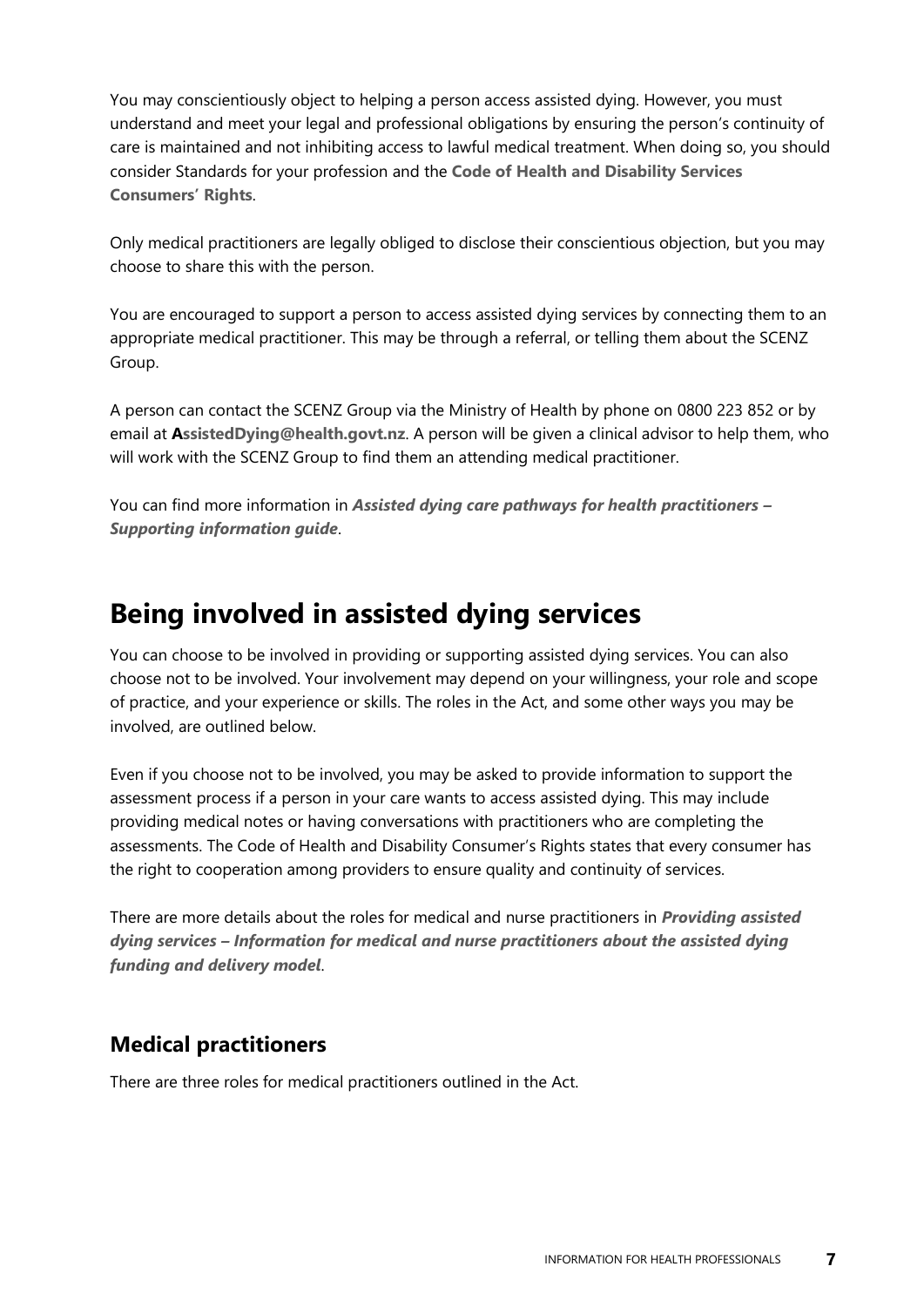#### **Attending medical practitioner**

The attending medical practitioner provides end-to-end care throughout the assisted dying service. This includes carrying out the first eligibility assessment, providing the decision on eligibility, and preparing and administering the medication for assisted dying (or supporting an attending nurse practitioner to do this).

You can be an attending medical practitioner for people already in your care, or for other people who may seek access to assisted dying (such as through the list held by the SCENZ Group).

#### **Independent medical practitioner**

The independent medical practitioner provides the second eligibility assessment, if the attending medical practitioner considers the person to be eligible (or that they would be eligible if assessed as competent by a psychiatrist).

The independent medical practitioner is selected from the list held by the SCENZ Group.

#### **Psychiatrist**

A psychiatrist may be required to provide an opinion on competency if the attending medical practitioner, the independent medical practitioner or both, have concerns that a person is not competent to make a decision about assisted dying.

The psychiatrist is selected from the list held by the SCENZ Group.

#### **Nurse practitioners**

Under the Act, nurse practitioners cannot undertake the assessment part of the process.

Attending nurse practitioners may support a person's planning for their assisted death, and prepare and administer the medication (under the instruction of the attending medical practitioner). An attending nurse practitioner will work with the attending medical practitioner for this part of the process.

Some of the medications used for assisted dying are unapproved in New Zealand. Under the Medicines Act 1981 (section 29) only a medical practitioner is permitted to prescribe unapproved medications. This means that nurse practitioners cannot prescribe medications for assisted dying.

You can be an attending nurse practitioner for people already in your care, or for other people who may seek access to assisted dying (such as through the list held by the SCENZ Group).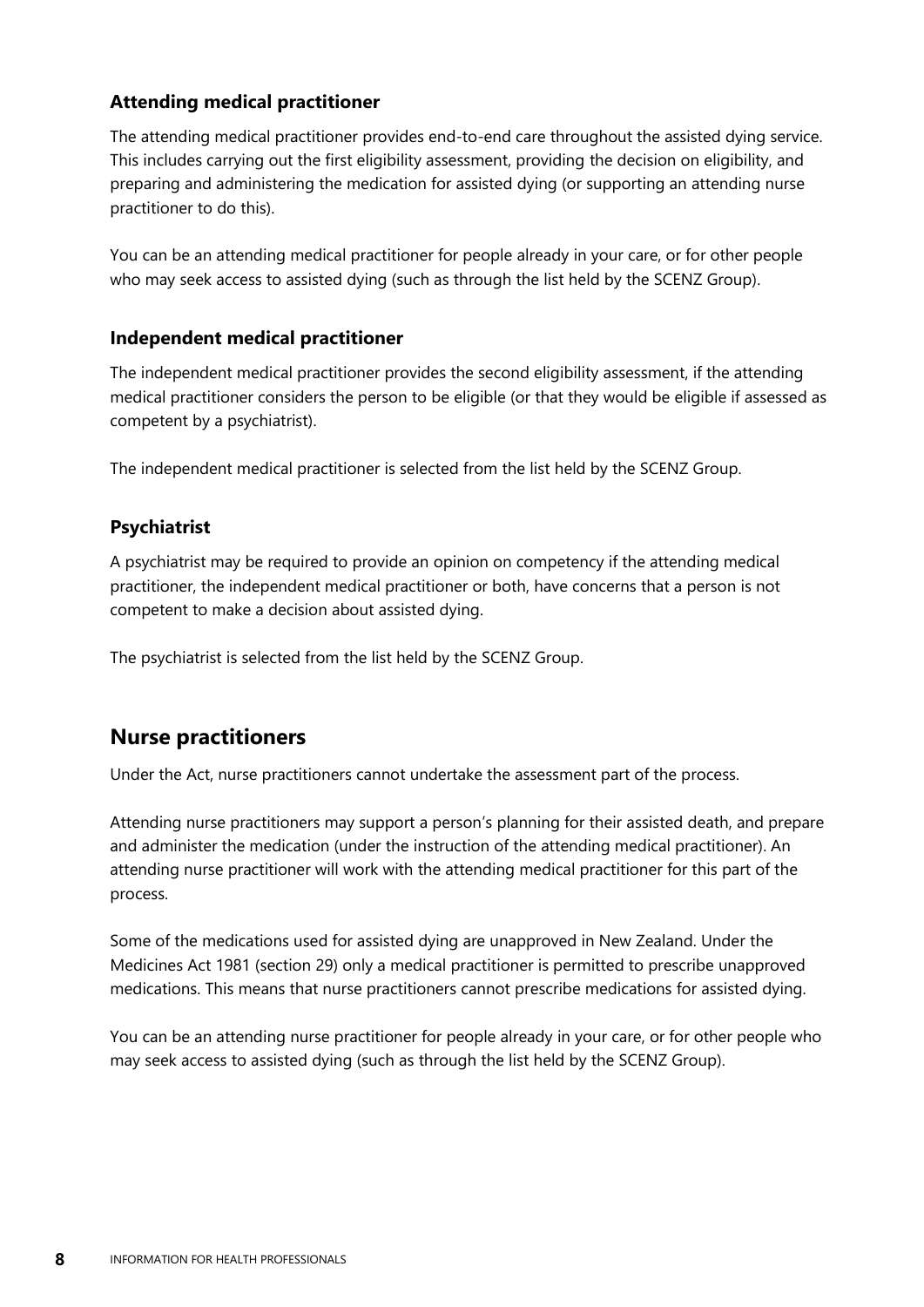### **Pharmacists**

The Ministry is responsible for procuring and funding medications for the assisted dying service. The Ministry has contracted two district health board pharmacies to supply and distribute medications and equipment to attending medical practitioners.

Pharmacists and other staff working at the contracted pharmacies will have appropriate training and guidance. They may also choose to conscientiously object to being involved in the preparation of assisted dying medications.

Pharmacists working elsewhere, including in community pharmacies, still have important roles to play in supporting people and whānau who may choose this option. For example, pharmacists may be asked about assisted dying and will need to be able to respond appropriately, including providing relevant information.

## **Nurses, allied health professionals, and non-registered professionals**

The process outlined in the Act does not specify roles for nurses, allied health professionals, or non-registered health and disability professionals (such as support workers or carers). However, they may also play an important part in providing care or support to a person with a terminal illness and their whānau. They may also do this as part of the assisted dying process.

Nurses, allied health professionals, and non-registered professionals may be involved by:

- responding to a person who raises assisted dying
- taking part in conversations with a person and their whānau about assisted dying
- providing expertise if a person would benefit from a specific approach, such as when working with disabled people, Māori or Pacific people
- discussing appointments for assisted dying or making practical arrangements to help prepare for the assisted death
- being present and providing comfort and care to the person, and support to their whānau at the time of the assisted death.

A nurse may also be a supporting practitioner for an attending medical practitioner who is administering assisted dying medication for the first time. This nurse can receive funding under the fee-for-service model. There is more information on **[the Ministry](https://www.health.govt.nz/node/14651)'s website**.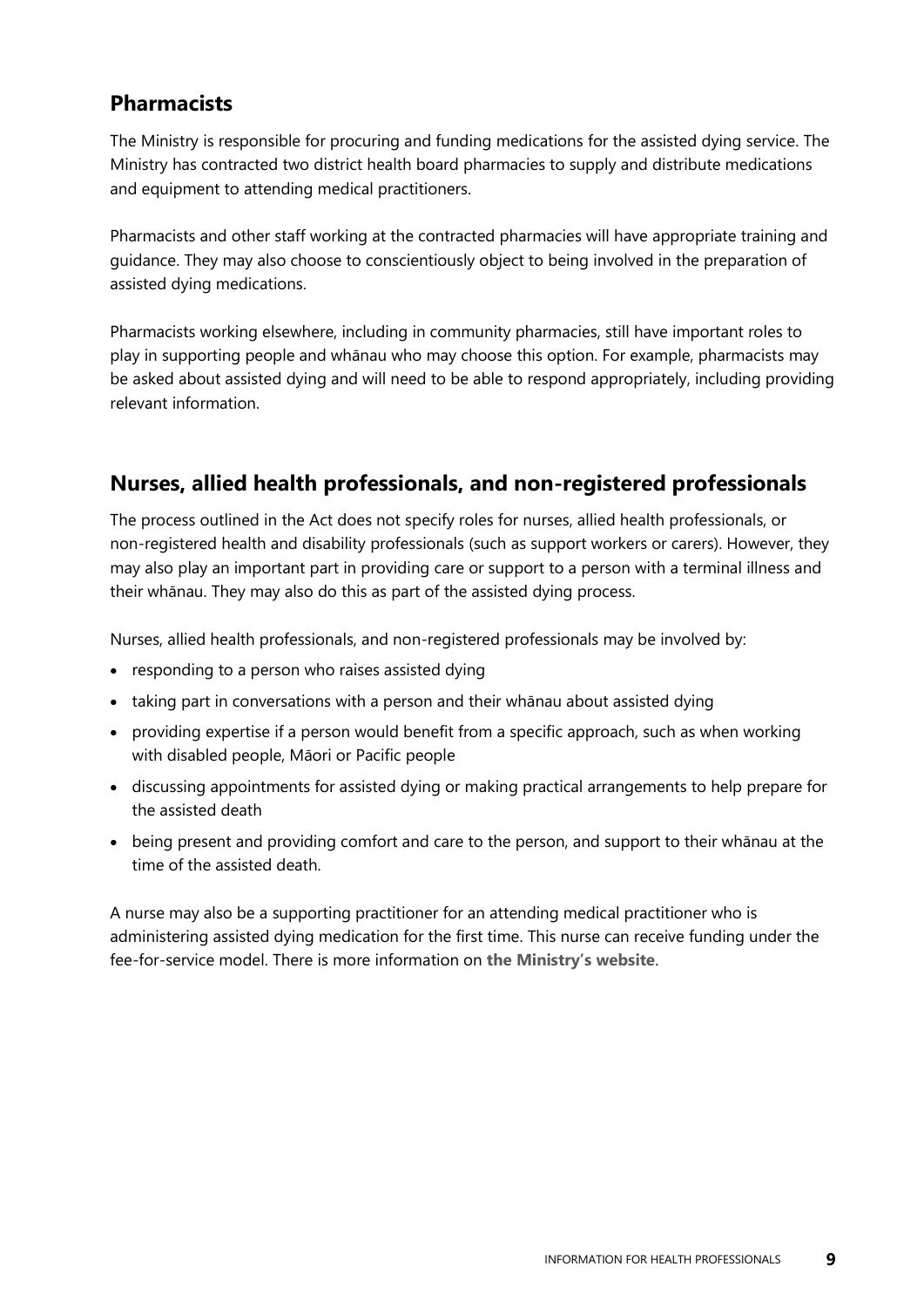## **Training and guidance for health professionals**

### **Training and guidance about assisted dying**

The Ministry has produced training and guidance resources about assisted dying services, which are available through **[the LearnOnline platform](https://learnonline.health.nz/course/view.php?id=470)**.

You are encouraged to engage with these resources, even if you are not choosing to provide or be involved in assisted dying services. This learning will help you if a person in your care raises assisted dying with you or wants to access this service.

#### **For all health professionals**

Three e-learning modules are available for all health professionals. These can be completed individually or as a group learning tool, such as in a team meeting.

- **[End of Life Choice Act 2019: Overview](https://learnonline.health.nz/course/view.php?id=444)** provides an overview of the Act, including health professionals' rights and responsibilities.
- **[Assisted dying care pathway: Overview](https://learnonline.health.nz/course/view.php?id=496)** explains the process for accessing assisted dying, including the roles of different health professionals.
- **[Responding when a person raises assisted dying](https://learnonline.health.nz/course/view.php?id=495)** supports health professionals to respond respectfully and appropriately when a person raises assisted dying, including best practice communication skills.

You can also access recordings of the assisted dying implementation webinar series in **[LearnOnline](https://learnonline.health.nz/course/view.php?id=470)**. These cover a range of topics related to assisted dying and the implementation of the Act, including overseas experience, patient perspectives, whānau-centred end-of-life care, the role of the wider workforce, and practitioner responsibilities.

#### **For medical and nurse practitioners providing assisted dying services**

Additional training is available for medical and nurse practitioners who plan to provide assisted dying services. For more information see *[Providing assisted dying services](https://www.health.govt.nz/node/14642) – Information for [medical and nurse practitioners about the assisted dying funding and delivery model](https://www.health.govt.nz/node/14642)*.

### **Health and disability service provider procedures and policies**

Health and disability service providers will have policies and procedures about how they are involved in assisted dying services. Make sure you are aware of your employer's policies and procedures and take these into account when responding to a person about assisted dying or providing assisted dying services.

If you want to be involved in providing assisted dying services, you may wish to discuss this with your manager. Your employer's policies may affect how you can be involved and whether you can provide these services as part of your contract with them.